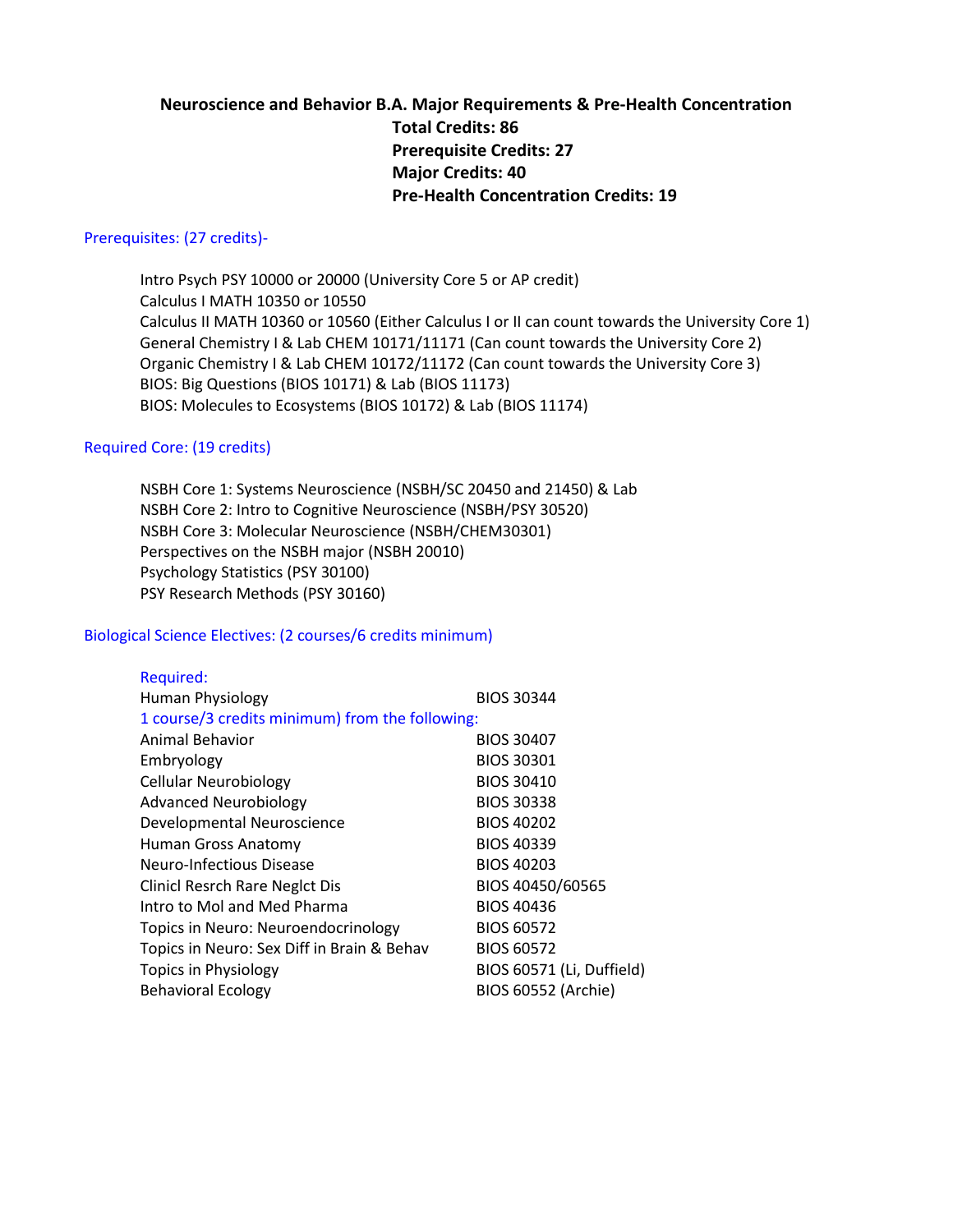## Psychological Science Electives: (2 courses/6 credits minimum)

| <b>Cognitive Psychology</b>        | PSY/NSBH 30400        |
|------------------------------------|-----------------------|
| Sensation perception               | <b>PSY/NSBH 30440</b> |
| Learning and Memory                | <b>PSY/NSBH 30430</b> |
| Abnormal psychology                | <b>PSY/NSBH 30310</b> |
| Adolescent development             | <b>PSY/NSBH 30220</b> |
| Developmental Psychology           | <b>PSY/NSBH 30200</b> |
| <b>Cognitive Aging</b>             | <b>PSY/NSBH 33528</b> |
| Neurodevelopmental disorders: ADHD | <b>PSY/NSBH 43451</b> |
| The sleeping brain                 | <b>PSY/NSBH 43562</b> |
| Intro to quant neuroscience        | <b>PSY/NSBH 40126</b> |
| Food and the Brain                 | <b>PSY/NSBH 43357</b> |
| Cognition & Emotion                | <b>PSY/NSBH 43308</b> |
| Language Development               | PSY/NSBH 43251        |
| <b>Mental Health and Aging</b>     | <b>PSY/NSBH 43230</b> |
| <b>Cognitive Development</b>       | <b>PSY/NSBH 43250</b> |

### Additional Elective Requirements: (3 courses/9 credits minimum)

Free choice among bio and psych electives already listed above as well as additional coursework opportunities in other departments. Up to 6 credits of undergrad research w/approved faculty advisers can be earned toward Additional Electives.

| Required:                                            |                                         |  |
|------------------------------------------------------|-----------------------------------------|--|
| BioChemistry                                         | <b>BIOS</b>                             |  |
| 2 courses/6 credits minimum from the following:      |                                         |  |
| <b>Fundamentals of Bio Anthropology</b>              | <b>ANTH 20201</b>                       |  |
| Human Ethology                                       | ANTH 20105 (Hum. Kind Unpl. ANTH 10209) |  |
| <b>Advanced Human Ethology</b>                       | <b>ANTH 43310</b>                       |  |
| Primate Behavior & Ecology                           | <b>ANTH 35110</b>                       |  |
| Evolution/Med Perspectives Fatherhood                | <b>ANTH 40120</b>                       |  |
| Infancy: History, Development, Evolution             | <b>ANTH 30190</b>                       |  |
| <b>Computational &amp; Mathematical Neuroscience</b> | ACMS 40740                              |  |
| <b>Artificial Neural Networks</b>                    | <b>ACMS 4XXXX</b>                       |  |
| Neuropharmacology                                    | CHEM/NSBH 40404                         |  |
| Chemistry in Service of Community                    | <b>CHEM 30331</b>                       |  |
| Brain Health Comm-Eng Research                       | <b>CSC/NSBH 45000</b>                   |  |
| <b>Physics of Cells</b>                              | <b>PHYS 50401</b>                       |  |
| Philosophy of Mind                                   | <b>PHIL 43901</b>                       |  |
| Minds, Brains, Persons                               | <b>PHIL 20208</b>                       |  |
| <b>Summer Service Learning Program:</b>              |                                         |  |
| <b>Plasticity and Compassion</b>                     | <b>CSC/NSBH 33939</b>                   |  |
|                                                      |                                         |  |

### PreMed (Medical School) Requirements: (19)

| General Chemistry II & Lab | CHEM 20273/21273  |
|----------------------------|-------------------|
| Organic Chemistry II & Lab | CHEM 20274/21274  |
| Physics I & Lab            | PHYS 20210/21210  |
| Physics II & Lab           | PHYS 20220/21220  |
| <b>BIO Electives</b>       | Genetics          |
| Cell Bio                   | <b>BIOS 30341</b> |